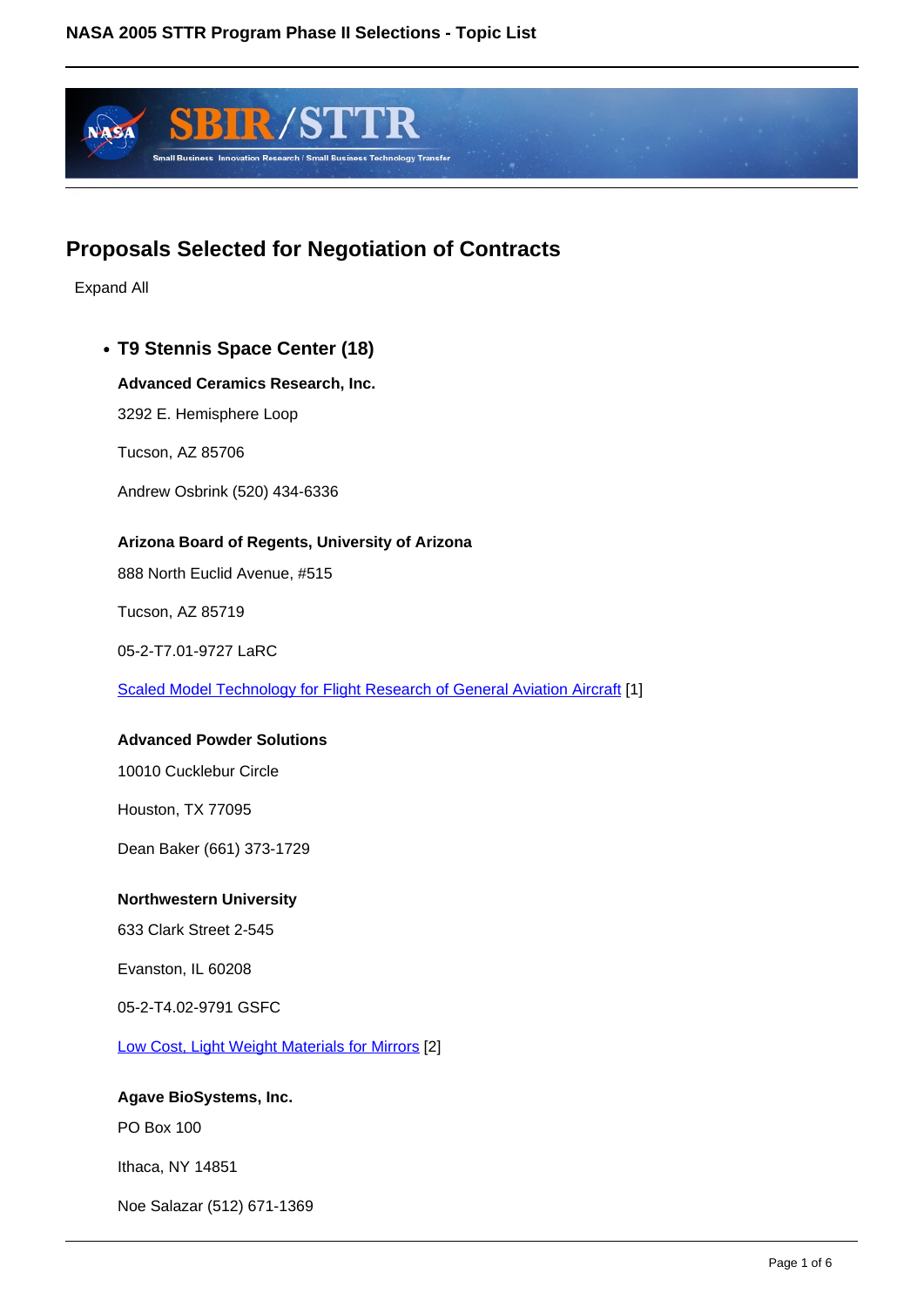# **Universities Space Research Association**

10211 Wincopin Circle, Suite 500

Columbia, MD 21044

05-2-T5.01-9807 JSC

Carbon Nanotube-Based Adsorbents for Volatile Air Contaminants [3]

**Applied Sensor Research & Development Corporation**

Unit 2, 1195 Baltimore-Annapolis Blvd

Arnold, MD 21012

Jacqueline Hines (410) 544-4664

# **University of Central Florida**

4000 Central Florida Boulevard

Orlando, FL 32816

05-2-T6.02-9879 KSC

Passive Wireless Hydrogen Sensors Using Orthogonal Frequency Coded Acoustic Wave Devices [4]

# **Applied Sensor Research & Development Corporation**

Unit 2, 1195 Baltimore-Annapolis Blvd.

Arnold, MD 21012

Jacqueline Hines (410) 544-4664

## **University of Central Florida**

4000 University Boulevard

Orlando, FL 32816

05-2-T6.02-9878 KSC

Passive Wireless Cryogenic Liquid Level Sensors Using Orthogonal Frequency Coded Acoustic Wave Devices [5]

# **Aurora Flight Sciences Corporation**

9950 Wakeman Drive

Manassas, VA 20110

Scott Hart (617) 868-8086

## **Massachusetts Institute of Technology**

77 Massachusetts Avenue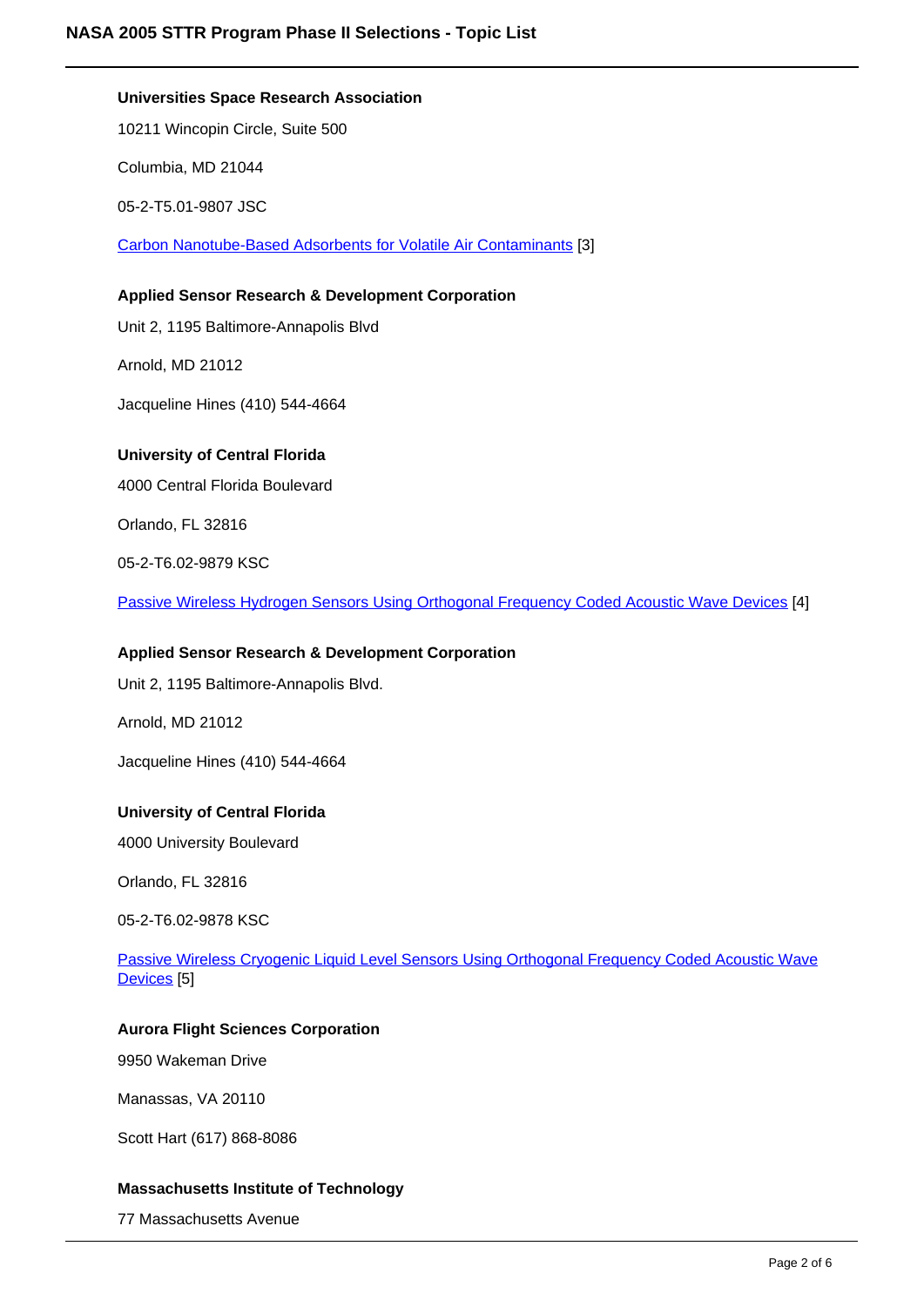Cambridge, MA 02139 05-2-T9.02-9918 SSC Rule-Based Analytic Asset Management for Space Exploration Systems (RAMSES) [6] **Barron Associates, Inc.** 1410 Sachem Place, Suite 202 Charlottesville, VA 22901 Connie Hoover (434) 973-1215 **University of Virginia** PO Box 400195 Charlottesville, VA 22904 05-2-T2.02-9831 AFRC Active Flow Control with Adaptive Design Techniques for Improved Aircraft Safety [7]

#### **CFD Research Corporation**

215 Wynn Dr.

Huntsville, AL 35805

Silvia Harvey (256) 726-4858

#### **Mississippi State University**

Box 9637 300 Butler Hall

Mississippi State, MS 39762

05-2-T8.02-9812 MSFC

Advanced Nongray Radiation Module in the LOCI Framework for Combustion CFD [8]

#### **Decisive Analytics Corporation**

1235 South Clark Street, Suite 400

Arlington, VA 22202

Caitlin Mackintosh (703) 414-5037

# **Louisiana State University**

Office of Sponsored Programs, 330 Thomas Boyd Hall

Baton Rouge, LA 70803

05-2-T4.02-9864 GSFC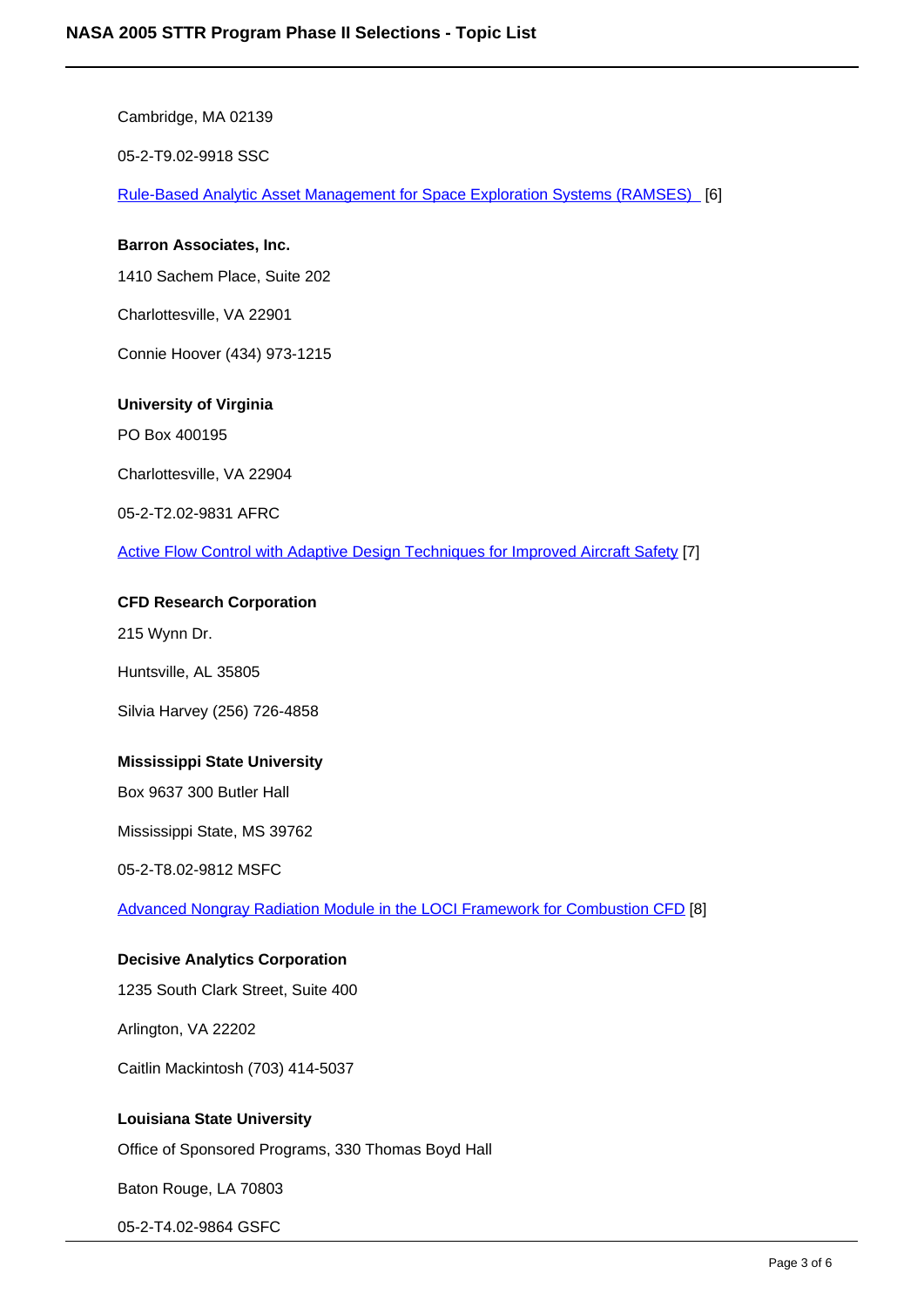Interfacing the Paramesh Computational Libraries to the Cactus Computational Framework [9]

1077 Chisolm Trail

**ENTECH, Inc.**

Keller, TX 76248

Mark O'Neill (817) 379-0100

# **Auburn University**

231 Leach Center

Auburn University, AL 36849

05-2-T3.02-9830 GRC

600 Volt Stretched Lens Array for Solar Electric Propulsion [10]

## **HPN Software Consultant, Inc.**

18519 Egret Bay, Suite 1509

Houston, TX 77058

Heidi Nguyen (281) 333-3846

## **Stanford University School of Medicine**

701A Welch Road, Suite 1128

Palo Alto, CA 94304

05-2-T5.02-9861 JSC

Advanced 3D Human Simulation Components with Thermal/Haptic Feedback and Tissue Deformation [11]

## **HyPerComp Engineering, Inc.**

1080 North Main, Suite #2

Brigham City, UT 84302

Jared Noorda (435) 734-1166

## **Utah State University**

1415 Old Main Hill

Logan , UT 84322

05-2-T8.01-9856 MSFC

The Cryogenic Impact Resistant Evaluation of Composite Materials for Use in Composite Pressure Vessels with an Additional Cryogenic Bonding Scope [12]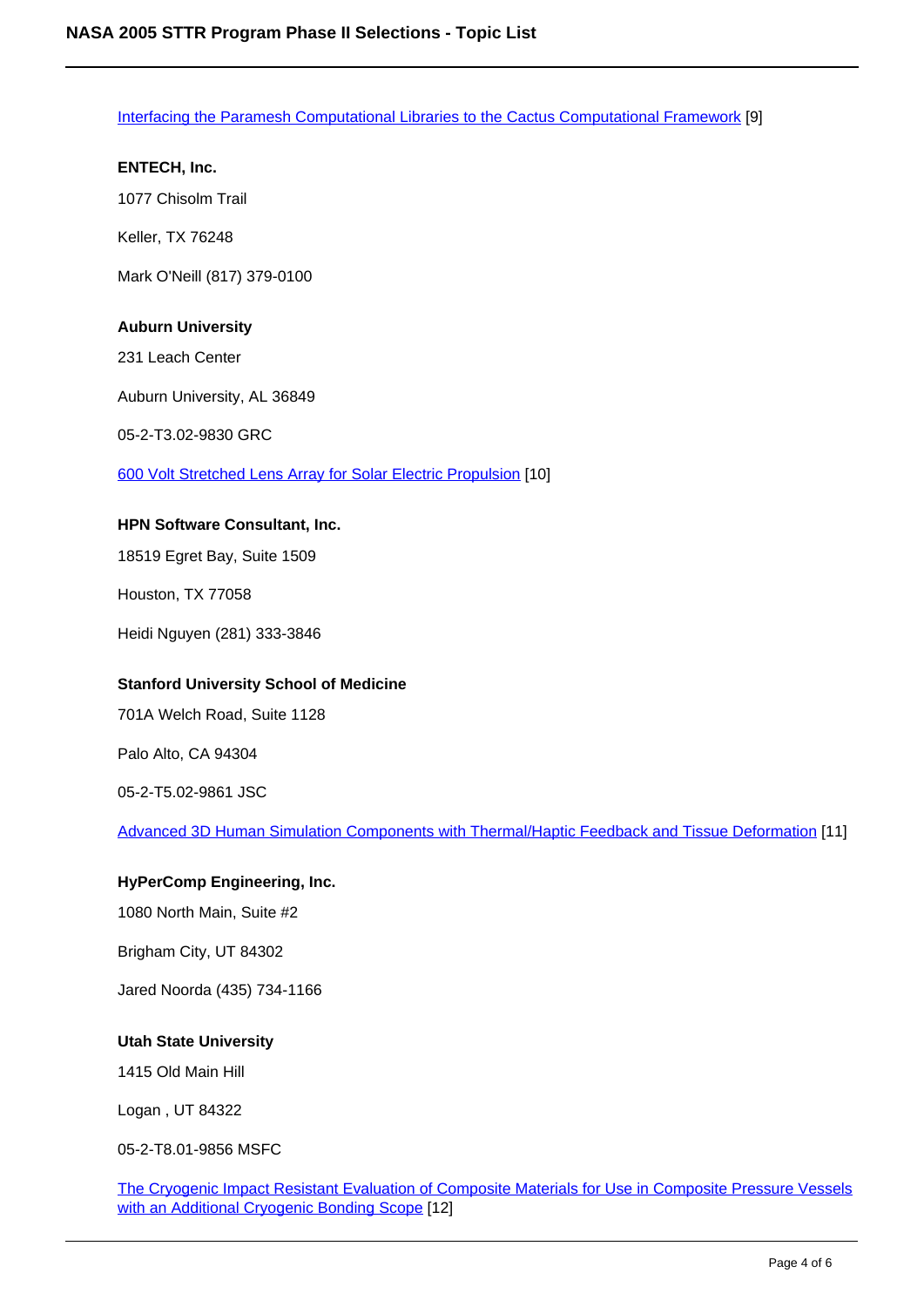**Invocon, Inc.** 19221 I-45 South, Suite 530 Conroe, TX 77385 Mary Delahunty (281) 292-9903 **University of Colorado** 572 UCB Boulder, CO 80309 05-2-T3.01-9775 GRC Integrated Data Assimilation Architecture [13] **Kestrel Technology LLC** 4984 El Camino Real #230 Los Altos, CA 94022 John Anton (650) 967-4408 **Jet Propulsion Laboratory** 4800 Oak Grove Dr., MS 301-270 Pasadena, CA 91109 05-2-T1.01-9797 ARC Failsafe [14] **Luna Innovations Incorporated** 1 Riverside Circle, Suite 400 Roanoke, VA 24016 Michael Pruzan (540) 769-8430 **Virginia Polytechnic Institute and State University** 460 Turner Street, Suite 306

Blacksburg, VA 24060

05-2-T7.02-9804 LaRC

A Highly Integrated Multi-Parameter Distributed Fiber-Optic Instrumentation System [15]

# **Migma Systems, Inc.**

1600 Providence Highway